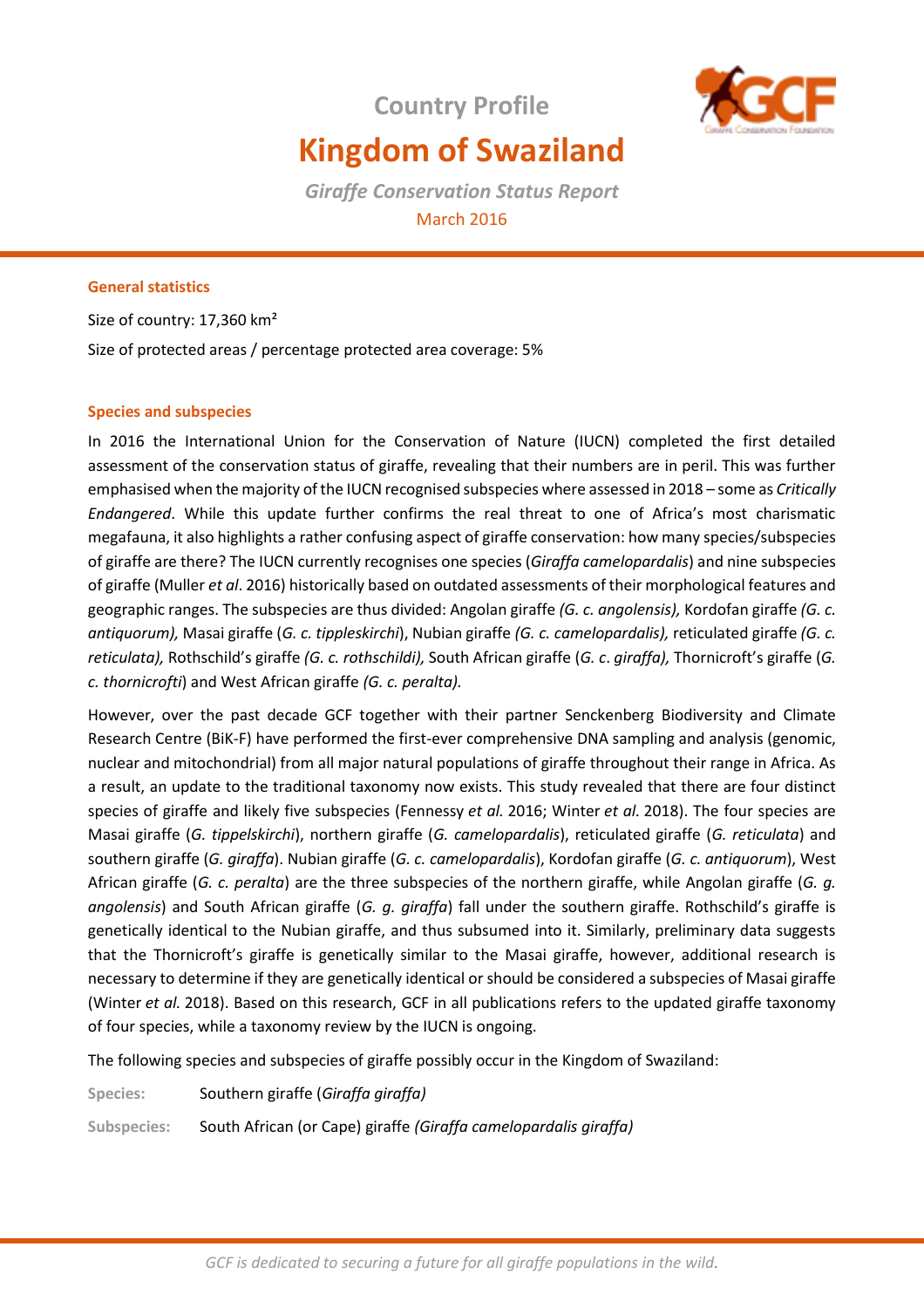## **Conservation Status**

## **IUCN Red List (IUCN 2012):**

*Giraffa camelopardalis* (as a species) – least concern *Giraffa camelopardalis giraffa* – not assessed

## **In the Kingdom of Swaziland:**

Giraffe in the Kingdom of Swaziland (referred to as 'Swaziland' in this report) are classified as royal game under the Second Schedule of the Game (Amendment) Act of 1991, an Act to amend the Game Act of 1953 and to provide for matters incidental thereto. A valid permit issued under the provisions of section 16 of the Game Act is required to hunt or attempt to hunt, or be in possession of a trophy of any royal game.

#### **Issues/threats**

The environment of Swaziland is rapidly changing as a result of population growth, industrialisation, urbanisation and increasing agricultural demands (SEAP 2012; USAID 2007; BSAP 2001). Many of these changes are negatively affecting the natural environment and the wildlife it contains (USAID 2007). Major threats to wildlife include habitat degradation, fragmentation and loss due to the conversion of natural land to other forms of land use (BSAP 2001; M. Reilly pers. comm.).

The clearing of natural vegetation for the cultivation of sugarcane has been the main land use conversion and subsequent cause of habitat loss affecting the savanna ecosystem in Swaziland (USAID 2007; BSAP 2001; M. Reilly pers. comm.). This clearing has continued unabated despite limited water availability (BSAP 2001). Other irrigated agriculture that has resulted in the clearing of large tracks of land, and subsequent destruction of habitat, include monocultures such as pineapple and citrus, as well as large-scale timber plantations (Menne & Carrere 2007; USAID 2007).

Human settlement and increased anthropogenic activity is further exacerbating habitat loss in Swaziland (USAID 2007; BSAP 2001; M. Reilly pers. comm.). Wildlife resources have been decimated on Swazi National Land and, as a result, very few large mammals still survive there (BSAP 2001; Monadjem 1998). The presence and distribution of most large mammals in the country is therefore limited to national parks and reserves as well as privately owned ranches (Monadjem 1998). Giraffe in Swaziland are found only within the boundaries of these protected areas (M. Reilly pers. comm.).

People living in poverty are concerned with their immediate survival rather than possible environmental concerns looming ahead (USAID 2007). The growing human population is expanding into protected areas and unsustainable harvesting of woody vegetation for timber, fuel wood and building materials as well as bushmeat are occurring at increasingly higher rates (USAID 2007; BSAP 2001). There is insufficient government interest and support in developing parks and nature reserves, which leads to insufficient human and financial resources being made available for their promotion and management (SEAP 2012; BSAP 2001). Due to insufficient socio-economic incentives, neighbouring communities often do not support parks and reserves (SEAP 2012; BSAP 2001). Incidental targeted as well as non-targeted illegal hunting of giraffe occurs within these protected areas (SEAP 2012; M. Reilly pers. comm.). Giraffe are used as bushmeat, while certain parts of the body are also used for traditional muti<sup>1</sup> (M. Reilly pers. comm.). Inadequate size of protected areas provides further challenges as large areas are needed for large mammals like giraffe to thrive (USAID 2007). Protected areas can no longer guarantee shelter from increasing human effects.

There is further concern that recent [efforts](http://www.biggameparks.org/newsfacts_currentnews20102.html) by certain human rights activists to curtail Swaziland's zero tolerance approach to illegal hunting is encouraging criminal activity in protected areas (Saving Rhinos 2011; M. Reilly pers. comm.). The initiative to protect suspects who have broken the law, as well as sponsored civil

 $1$  Muti is a term for traditional medicine used in Southern Africa.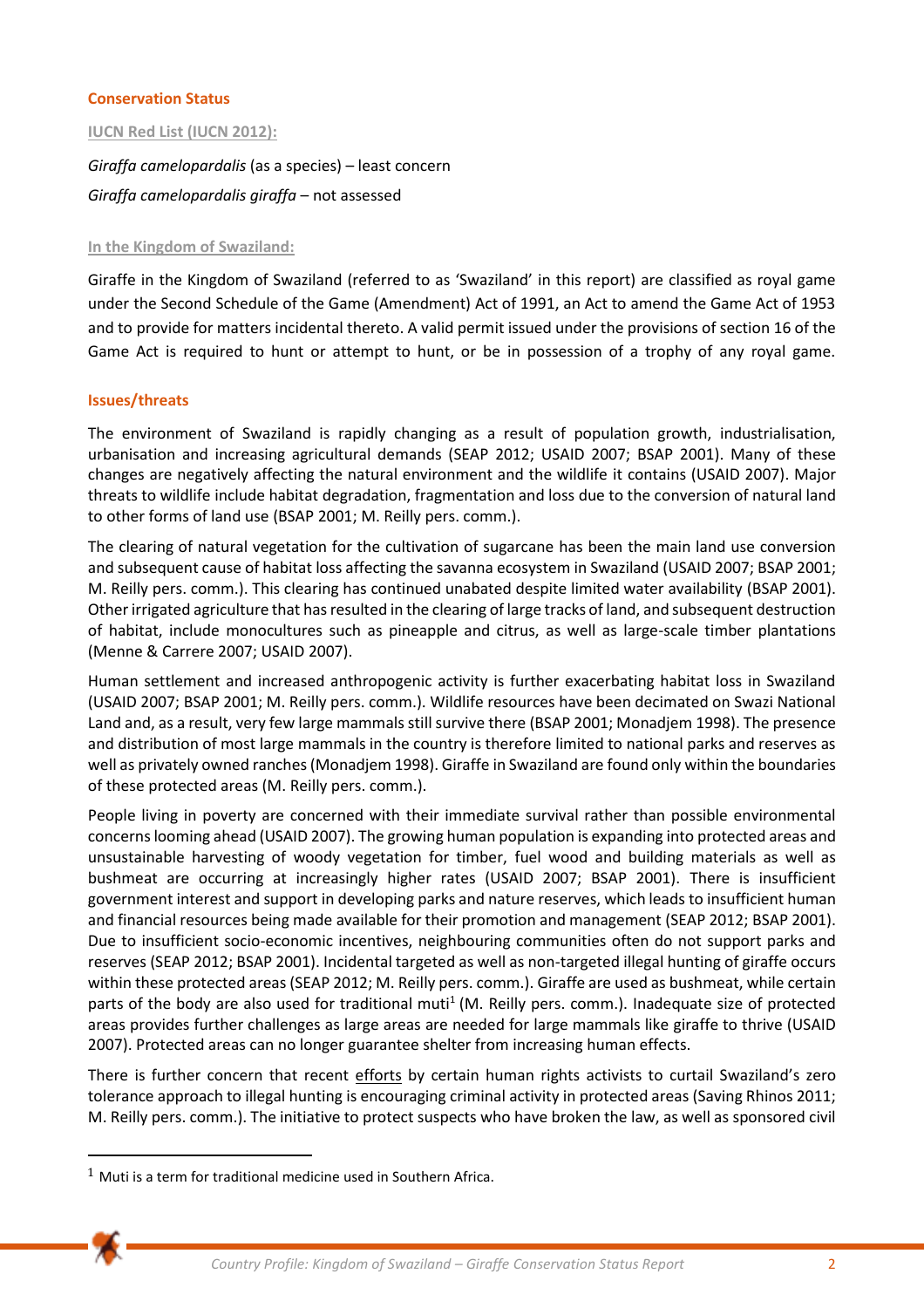litigation against game reserves, may encourage the increase of illegal hunting (Saving Rhinos 2011). Although the act of illegal hunting is liable to prosecution, some NGOs are citing law enforcement actions as human rights abuses, thus reducing the will of private sector and parks staff from conducting effective antipoaching (M. Reilly pers. comm.).

If the private sector cannot retain the ability to effectively protect their wildlife assets, game ranging might decline as private land owners might shift to other, more competing agricultural forms of land use (M. Reilly pers. comm.). This could reduce the range and number of wildlife such as giraffe considerably (M. Reilly pers. comm.).

Where public roads and train rails pass through wildlife areas, as in the case of Hilane Royal National Park, giraffe mortalities have occurred due to collisions (M. Reilly pers. comm.). An increase of such traffic therefore fragments habitat and increases the risk for wildlife mortalities (M. Reilly pers. comm.).

## **Estimate population abundance and trends**

## **Historic**

Although most large herbivores in Swaziland were hunted to extinction by the early 20<sup>th</sup> century (Reilly 1985), uncertainty remains regarding the historical presence of giraffe in the country (Monadjem 1998; Goodman & Tomkinson 1987; East 1999). Goodman & Tomkinson (1987) suggested that giraffe probably did not occur in Swaziland in recent historical times. According to East (1999), giraffe may have formerly occurred in northern Swaziland, to the north of the Komati River. It is furthermore believed that giraffe historically occurred in the lowveld savanna region in the eastern parts of the country (M. Reilly pers. comm.). Any indigenous populations that might have existed have however gone extinct (East 1999). The impacts of rinderpest on giraffe populations in Swaziland are unknown, but many believe that it played a significant role in causing their early extinction in the country. Anecdotal information suggests that giraffe may have gone extinct in Swaziland during the rinderpest outbreak of 1896 (M. Reilly pers. comm.).

Swaziland remained without giraffe until 1965, when one male and one female South African giraffe (*G. c. giraffa*) were introduced to Mlilwane Wildlife Sanctuary (M. Reilly pers. comm.). These animals were translocated from the Hoedspruit area in the South African lowveld (M. Reilly pers. comm.). Some giraffe were later translocated from this founder population to Hlane Royal National Park in Swaziland.

Six giraffe from Namibia were introduced to Hlane Royal National Park in the 1970s (East 1999). Although taxonomic confusion has surrounded the (sub)species occurrence of giraffe in Namibia, evidence provided by Fennessy (2004), Brown *et al.* (2007) and Brenneman *et al.* (2003) indicated that giraffe in Namibia can be subsumed into *G.c. angolensis* (commonly known as Angolan giraffe) and not *G. c. giraffa*, as historically classified (Fennessy 2008). According to East (1999), these Angolan giraffe introduced to Swaziland never bred. However, Ted Riley (pers. comm.) indicated that the giraffe from Namibia did in fact breed with the South African giraffe, but that minimal genetic diversity exists as tick related diseases caused the death of all originally introduced giraffe from Namibian, as well as their offspring.

#### **Recent**

Since the first re-introduction, further giraffe were introduced to Hlane Royal National Park and Mkhaya Game Reserve, as well as to other privately owned properties, including Mhlosinga and Mbuluzi Nature Reserves, mainly from what are now known as the Limpopo, Mpumalanga and Kwa-Zula Natal Provinces of South Africa (East 1999; M. Reilly pers. comm.).

With the evolvement of private ownership of game and game ranching in Swaziland, the private sector has invested heavily in giraffe and their numbers and range increased steadily over recent years (M. Reilly pers. comm.). Apart from the imports into Swaziland, a number of the re-established populations have provided giraffe for further re-location within the country (M. Reilly pers. comm.).

By the new millennium, six giraffe populations occurring in protected areas throughout Swaziland amounted to an estimated total number of 80 giraffe (T. Reilly pers. comm.). Of these, approximately 10 individuals occurred in Mbuluzi Game Reserve, 13 in Mhlosinga Nature Reserve, 12 in Mkhaya Game Reserve, 25 in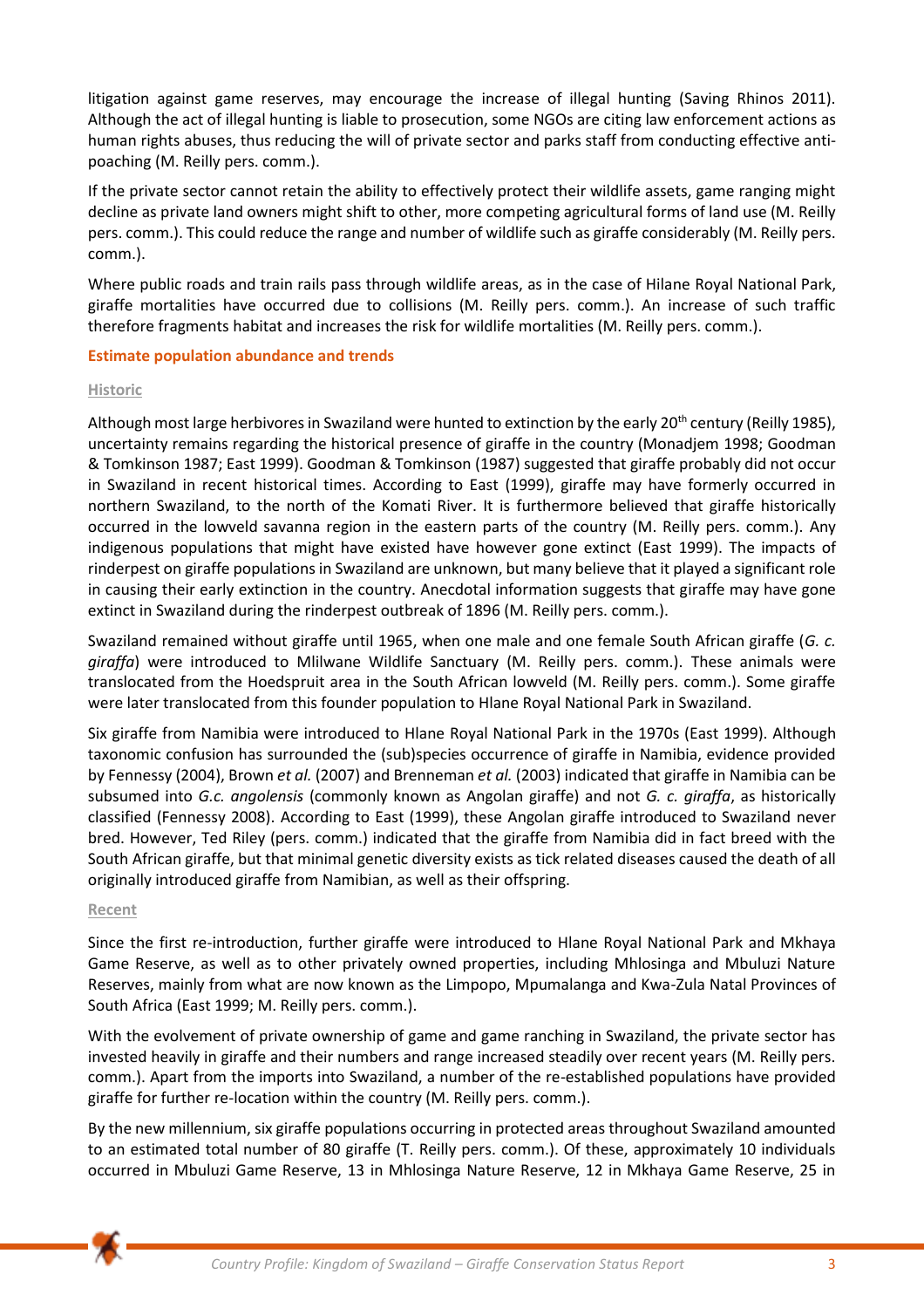Hlane Royal National Park, 12 on Nisela Ranch and one in Mlilwane Wildlife Sanctuary. No giraffe were found outside of these protected areas (T. Reilly pers. comm.).

## **Current**

At present, it is estimated that there are a total of 209 giraffe in Swaziland (M. Reilly pers. comm.). An estimated 75 giraffe occur in two proclaimed protected areas that are managed by Big Game Parks: ground censuses of 2012 indicate a population of approximately 30 individuals in Hlane Royal National Park, while Mkhaya Game Reserve is home to an estimated 45 giraffe (M. Reilly pers. comm.). Although giraffe formerly occurred in the Mlilwane Wildlife Sanctuary, they no longer exist there as it does not provide an ideal habitat for giraffe.

Further giraffe populations occur on non-proclaimed private establishments. Ground censuses of these establishments indicate giraffe populations of approximately 40 individuals in Mbuluzi Game Reserve, 11 in Mhlosinga Nature Reserve, 25 on Nisela Ranch, 25 at Oberland, 20 at Inyoni Yami Swaziland Irrigation Scheme (IYSIS), three at Panata River lodge and six at Canterbury estates (M. Reilly pers. comm.). Three giraffe were translocated from South Africa's Kwa-Zula Natal Province and introduced to the Royal Jozini Private Estate in 2011, which now hosts four individuals (J. Brown pers. comm.).

While some government managed parks in Swaziland show suitable habitat, there are no giraffe in any of these parks. There have also been no attempts to re-introduce giraffe, despite several government subventions in the past 40 years (M. Reilly pers. comm.).

In summary, current giraffe numbers for Swaziland are estimated at <210 giraffe, occurring in two proclaimed protected areas and on non-proclaimed private establishments.

# **Future Conservation Management**

The following are proposed conservation management options for giraffe in Swaziland:

- Any future introductions should only be the same (sub)species as previously re-introduced *G. c. giraffa;*
- Development of National Giraffe Strategy for Swaziland; and
- Support to dedicated giraffe conservation, habitat protection, anti-poaching, education and awareness initiatives (government, NGO and academic)

# **Acknowledgements**

We would like to thank Ted and Mick Reilly, as well as Jim Brown for their valuable input. This study was financially supported by the Giraffe Conservation Foundation, the Mohamed bin Zayed Species Conservation Fund and Blank Park Zoo.

# **References**

Brenneman, R.A., Louis, E.E. Jr, & Fennessy, J. 2009. Genetic structure of two populations of the Namibian giraffe, *Giraffa camelopardalis angolensis*. *Afr. J. Ecol.* **47(4)**: 720–728.

Brown, D.M., Brenneman, R.A., Georgiadis, N.J., Koepfli, K-P., Pollinger, J.P., Milla, B., Louis Jnr, E.E., Grether, G.F., Jacobs, D.K. J Wayne, R.K. 2007. Extensive population genetic structure in the giraffe. *BMC Biology* **2007(5)**: 57.

BSAP 2001. *Swaziland National Biodiversity Strategy and Action Plan.* Final draft. April 2001. Swaziland Environment Authority. Ministry of Tourism, Environment and Communications. Mbane, Swaziland.

East, R. 1999. *African Antelope Database 1998.* IUCN/SSC Antelope Specialist Group. IUCN, Gland, Switzerland and Cambridge, UK.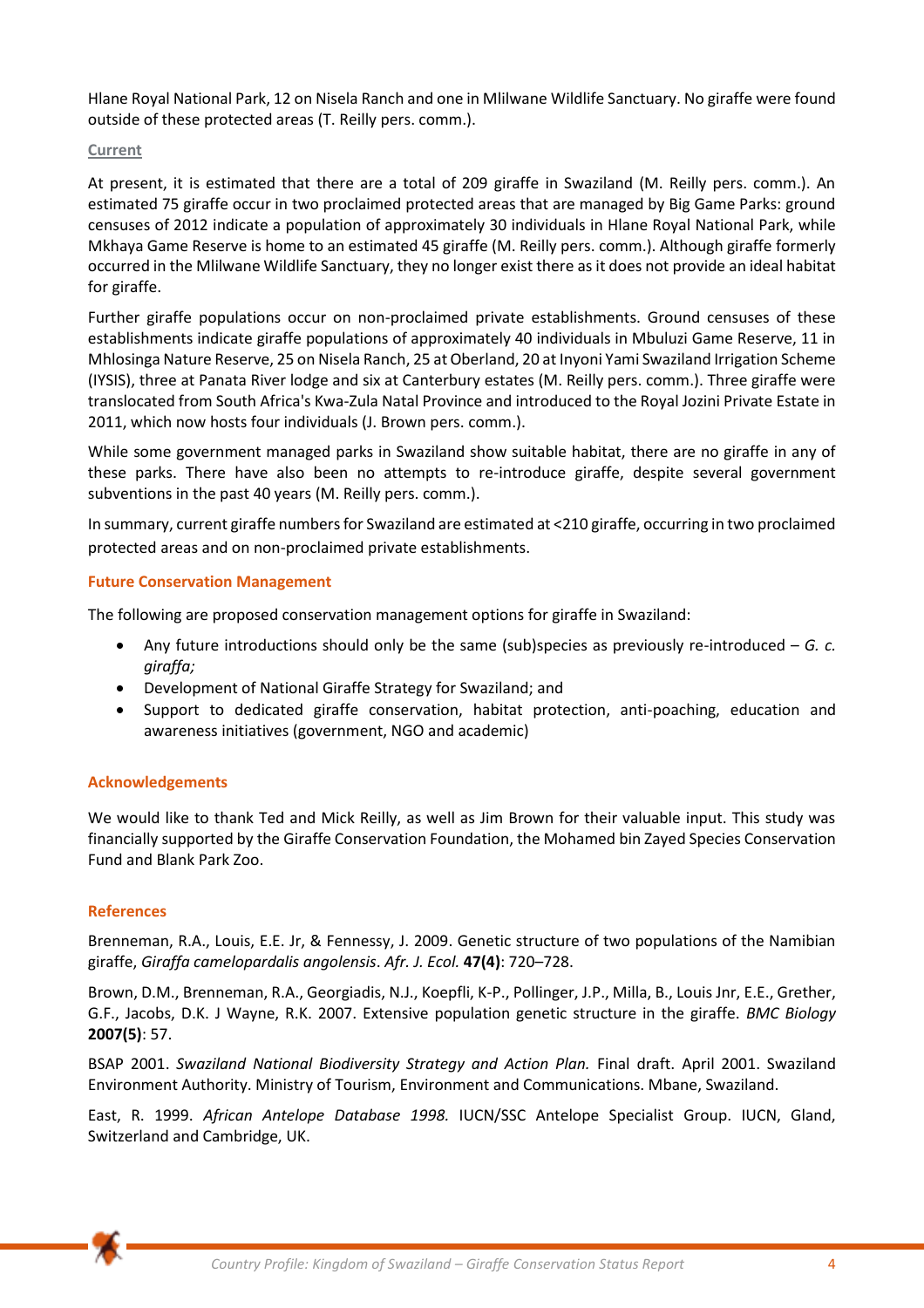Fennessy, J. 2008. An overview of *Giraffa camelopardalis* taxonomy, distribution and conservation status, with a Namibian comparative and focus on the Kunene Region*. Journal Namibia Wissenschaftliche Gesellschaft/Namibia Scientfic Society* **56**(1758): 1-16.

Fennessy, J. 2004. Ecology of desert-dwelling giraffe *Giraffa camelopardalis angolensis* in north-western Namibia. PhD Thesis. University of Sydney, Australia.

Goodman, P.S. & Tomkinson, A.J. 1987. The past and present distribution of giraffe in Zululand and its implications for reserve management. *South African Journal of Wildlife Research* **17**:28-32.

Government of the Kingdom of Swaziland. 1953. *The Game Act*. Kingdom of Swaziland.

Government of the Kingdom of Swaziland. 1991. *The Game (Amendment) Act*. Kingdom of Swaziland.

IUCN 2012. *The IUCN Red List of Threatened Species. Version 2012.1*. http://www.iucnredlist.org Downloaded on 24 August 2012.

Menne, W. & Carrere, R. 2007. *Swaziland: The myth of sustainable timber plantations*. World Rainforest Movement, Uruguay.

Monadjem, A. 1998. Distribution patterns and conservation status of mammals of Swaziland, southern Africa. *Koedoe* **41(2)**: 45-49. Pretoria. ISSN 0075-6458.

Reilly, T.E. 1985. *The Mlilwane story. A history of nature conservation in the Kingdom of Swaziland and fund raising appreal.* The Mlilwane Trust, Mbabane.

Saving Rhinos 2011. Swaziland warns of rhino poaching threat. SavingRHINOS.org http://www.rhinoconservation.org/2011/04/07/swaziland-warns-of-rhino-poaching-threat/ (Accessed 18 December 2012).

SEAP 2012. The Swaziland Environment Action Plan (SEAP) www.environment.gov.sz/files/seap.pdf *(Accessed 18 December 2012).* 

USAID. 2007. *Swaziland: 118/119 Biodiversity and forest assessment.* Prepared by the Biodiversity Analysis and Technical Support team for the United States Agency for International development. Washington, DC, USA.

#### **Citation**

Marais, A.J., Fennessy, S. & Fennessy, J. 2013. *Country Profile: A rapid assessment of the giraffe conservation status in the Kingdom of Swaziland.* Giraffe Conservation Foundation, Windhoek, Namibia.